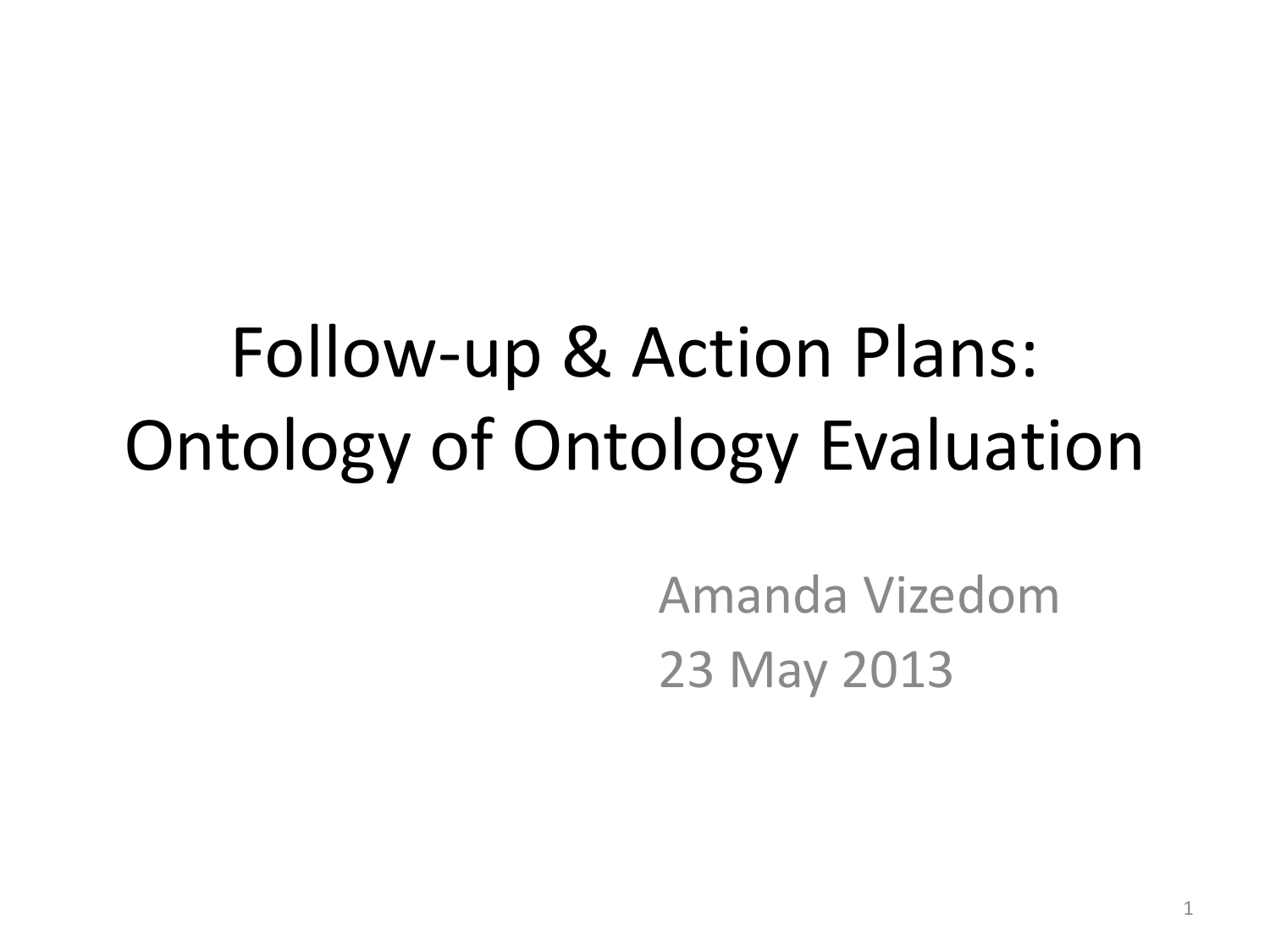## Status

- Status (as reported at Symposium):
	- Complete 1st set of models:
		- Consolidated informal model (Cmap): in progress
		- Consolidated informal model (English) in progress
		- OWL formal model: first pass done, based on end-ofhackathon graph; will revisit after informal models done.
		- CLIF formal model: held for informal model completion
	- Evaluate & revise:
		- Evaluate each version with corresponding tools.
		- Compare models to each other.
		- Invite general review.
	- Release into repository/ collaboration space.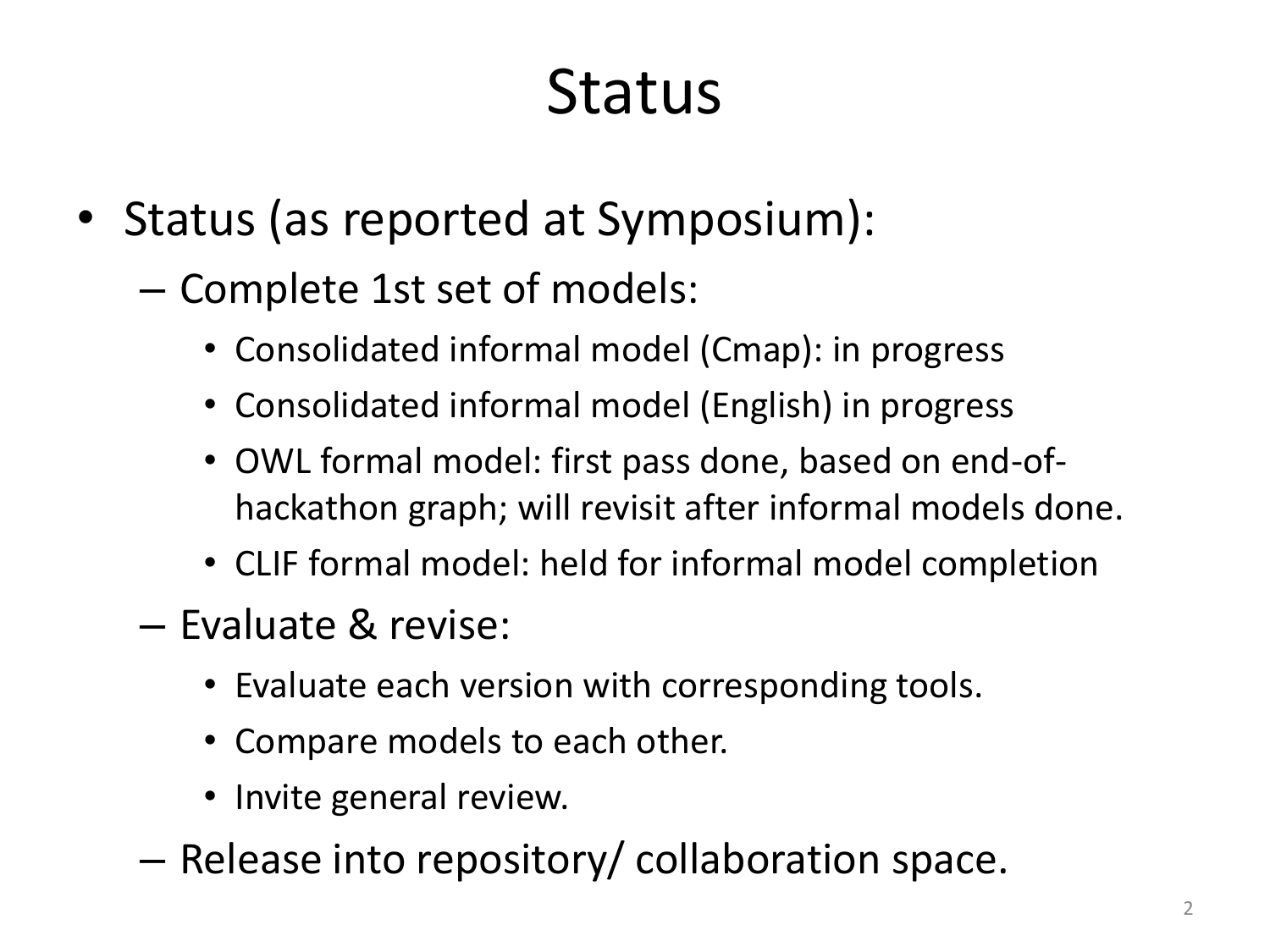## Further actions

- Birds of a Feather session after Symposium:
	- Limited by general mental fatigue
	- Suggestions and discussion included:
		- alternate tools for graphical informal modeling
		- W3c & other provenance activity
		- Qood Grid
		- Volunteering MichaelGruninger in absentia for work related to OMV
		- Use Case Description Ontology (UCDO)
		- Central home page to coordinate forward activity
	- Renewed & expanded expressions of interest, including
		- Interest in contributing to further work
			- AmandaVizedom
			- AliHashemi
			- MikeDean
			- MikeBennett
			- dougFoxvog
			- GaryBerg-Cross
			- KenBaclawski
			- PeterYim
		- Interest in availability of results for use (several)
			- Request to post future developments to Ontology Summit list
			- Requests to post future developments to Google+, twitter
		- General desire to be kept apprised